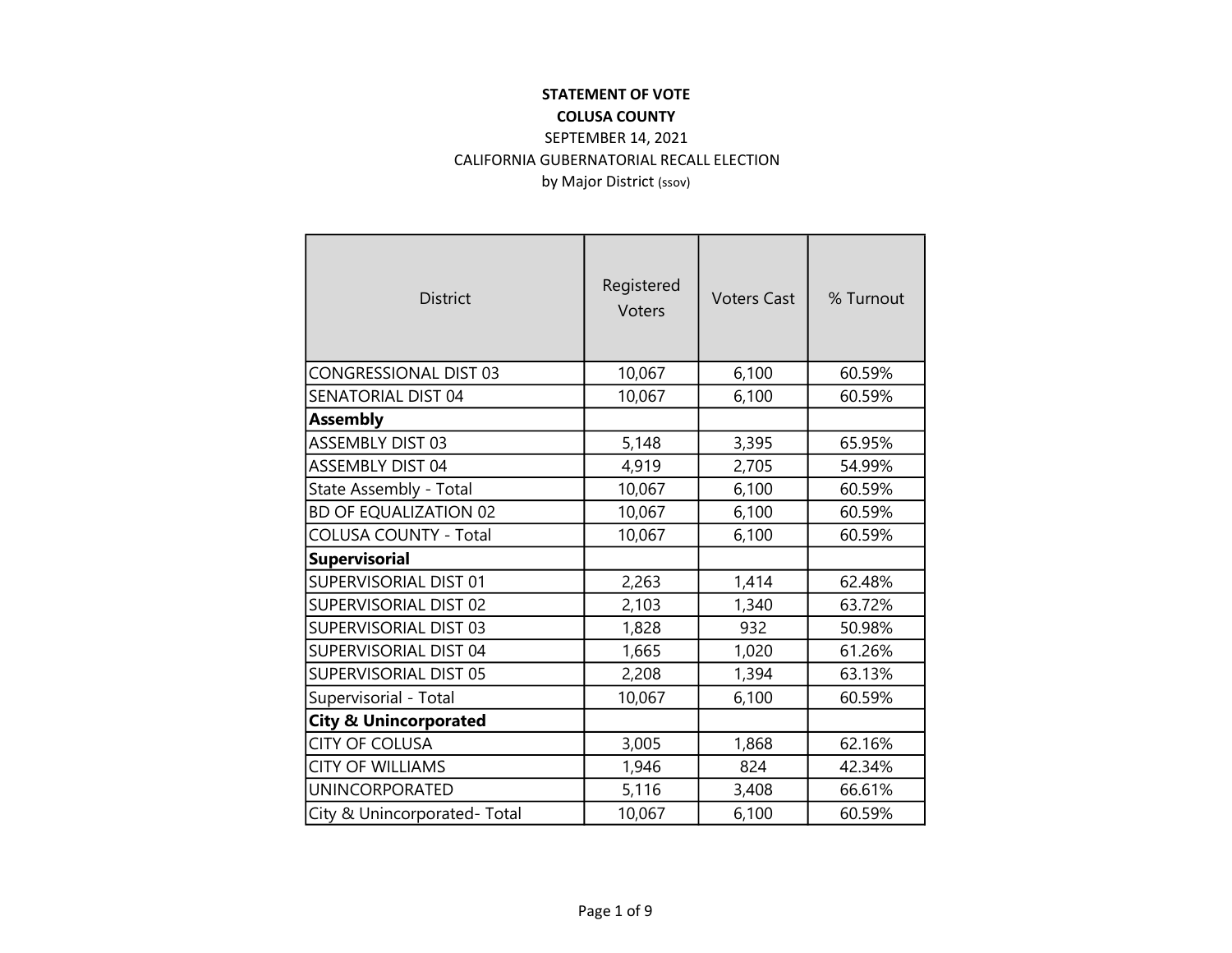#### RECALL GOVERNOR? (Vote for 1)

| <b>District</b>                  | Times<br>Cast | Registered<br>Voters | Under<br>votes | Over<br>votes  | <b>District</b>                  | Yes   | <b>No</b> | Total<br>Votes |
|----------------------------------|---------------|----------------------|----------------|----------------|----------------------------------|-------|-----------|----------------|
| CONGRESSIONAL DIST 03            | 6,100         | 10,067               | 33             | 3              | <b>CONGRESSIONAL DIST 03</b>     | 4,037 | 2,027     | 6,064          |
| SENATORIAL DIST 04               | 6,100         | 10,067               | 33             | $\overline{3}$ | <b>SENATORIAL DIST 04</b>        | 4,037 | 2,027     | 6,064          |
| <b>Assembly</b>                  |               |                      |                |                | <b>Assembly</b>                  |       |           |                |
| <b>ASSEMBLY DIST 03</b>          | 3,395         | 5,148                | 16             | 1              | <b>ASSEMBLY DIST 03</b>          | 2,403 | 975       | 3,378          |
| <b>ASSEMBLY DIST 04</b>          | 2,705         | 4,919                | 17             | $\overline{2}$ | <b>ASSEMBLY DIST 04</b>          | 1,634 | 1,052     | 2,686          |
| State Assembly - Total           | 6,100         | 10,067               | 33             | 3              | State Assembly - Total           | 4,037 | 2,027     | 6,064          |
| <b>BD OF EQUALIZATION 02</b>     | 6,100         | 10,067               | 33             | 3              | <b>BD OF EQUALIZATION 02</b>     | 4,037 | 2,027     | 6,064          |
| <b>COLUSA COUNTY - Total</b>     | 6,100         | 10,067               | 33             | 3              | <b>COLUSA COUNTY - Total</b>     | 4,037 | 2,027     | 6,064          |
| <b>Supervisorial</b>             |               |                      |                |                | <b>Supervisorial</b>             |       |           |                |
| <b>SUPERVISORIAL DIST 01</b>     | 1,414         | 2,263                | 8              | $\mathbf 0$    | SUPERVISORIAL DIST 01            | 907   | 499       | 1,406          |
| SUPERVISORIAL DIST 02            | 1,340         | 2,103                | 5              | 1              | SUPERVISORIAL DIST 02            | 884   | 450       | 1,334          |
| SUPERVISORIAL DIST 03            | 932           | 1,828                | 6              | $\mathbf{1}$   | SUPERVISORIAL DIST 03            | 529   | 396       | 925            |
| SUPERVISORIAL DIST 04            | 1,020         | 1,665                | $\overline{7}$ | 1              | SUPERVISORIAL DIST 04            | 738   | 274       | 1,012          |
| <b>SUPERVISORIAL DIST 05</b>     | 1,394         | 2,208                | $\overline{7}$ | 0              | SUPERVISORIAL DIST 05            | 979   | 408       | 1,387          |
| Supervisorial - Total            | 6,100         | 10,067               | 33             | 3              | Supervisorial - Total            | 4,037 | 2,027     | 6,064          |
| <b>City &amp; Unincorporated</b> |               |                      |                |                | <b>City &amp; Unincorporated</b> |       |           |                |
| <b>CITY OF COLUSA</b>            | 1,868         | 3,005                | 8              | 0              | <b>CITY OF COLUSA</b>            | 1,207 | 653       | 1,860          |
| <b>CITY OF WILLIAMS</b>          | 824           | 1,946                | 8              | 1              | <b>CITY OF WILLIAMS</b>          | 370   | 445       | 815            |
| <b>UNINCORPORATED</b>            | 3,408         | 5,116                | 17             | $\overline{2}$ | <b>UNINCORPORATED</b>            | 2,460 | 929       | 3,389          |
| City & Unincorporated-Total      | 6,100         | 10,067               | 33             | $\overline{3}$ | City & Unincorporated-Total      | 4,037 | 2,027     | 6,064          |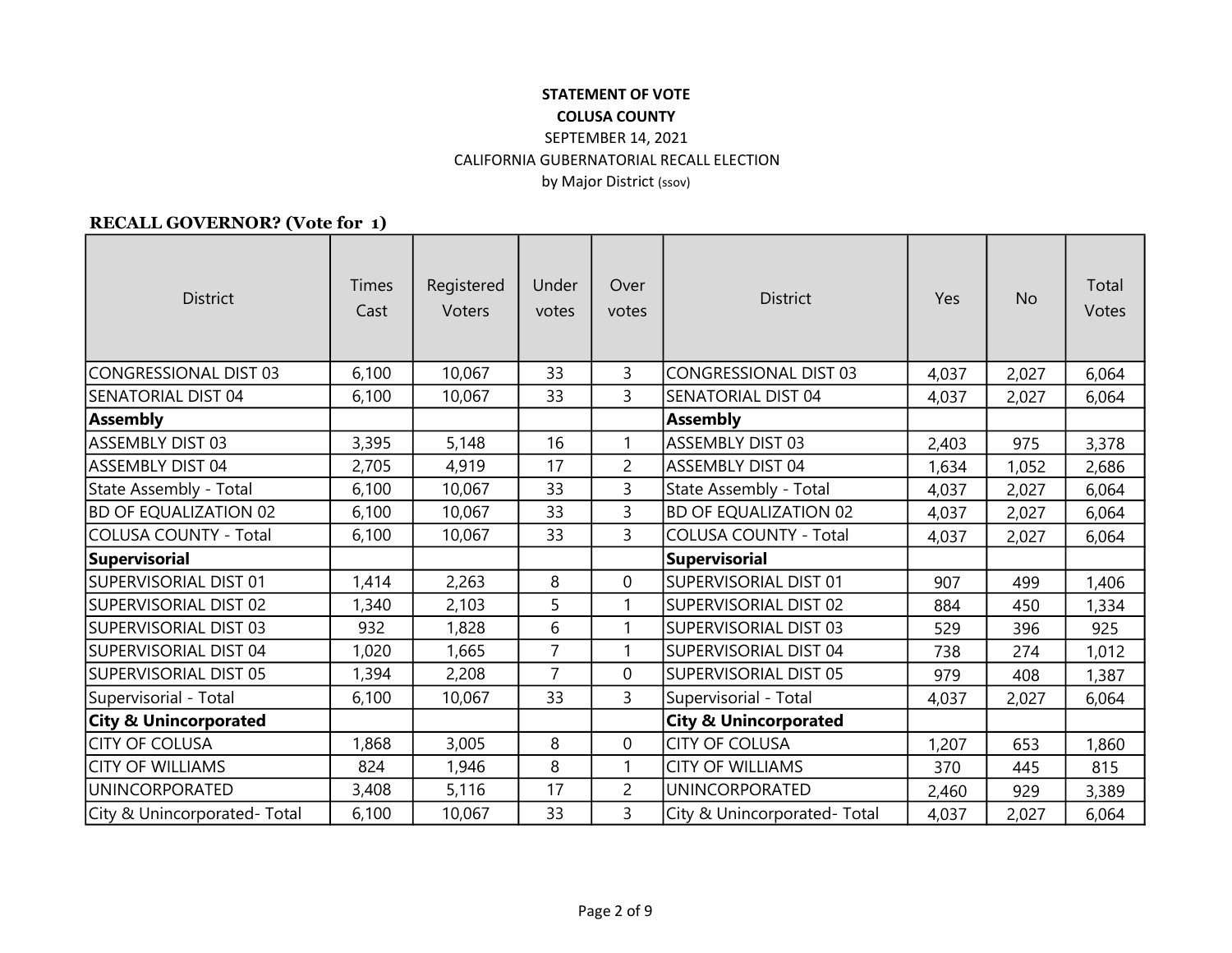# STATEMENT OF VOTE

## COLUSA COUNTY

#### SEPTEMBER 14, 2021 CALIFORNIA GUBERNATORIAL RECALL ELECTION by Major District (ssov)

| <b>District</b>                  | <b>Times Cast</b> | Registered<br><b>Voters</b> | Undervotes | Overvotes      |
|----------------------------------|-------------------|-----------------------------|------------|----------------|
| <b>CONGRESSIONAL DIST 03</b>     | 6,100             | 10,067                      | 1,342      | 33             |
| SENATORIAL DIST 04               | 6,100             | 10,067                      | 1,342      | 33             |
| <b>Assembly</b>                  |                   |                             |            |                |
| ASSEMBLY DIST 03                 | 3,395             | 5,148                       | 685        | 14             |
| <b>ASSEMBLY DIST 04</b>          | 2,705             | 4,919                       | 657        | 19             |
| State Assembly - Total           | 6,100             | 10,067                      | 1,342      | 33             |
| <b>BD OF EQUALIZATION 02</b>     | 6,100             | 10,067                      | 1,342      | 33             |
| <b>COLUSA COUNTY - Total</b>     | 6,100             | 10,067                      | 1,342      | 33             |
| <b>Supervisorial</b>             |                   |                             |            |                |
| SUPERVISORIAL DIST 01            | 1,414             | 2,263                       | 325        | $\overline{2}$ |
| SUPERVISORIAL DIST 02            | 1,340             | 2,103                       | 301        | $\overline{3}$ |
| <b>SUPERVISORIAL DIST 03</b>     | 932               | 1,828                       | 243        | 12             |
| SUPERVISORIAL DIST 04            | 1,020             | 1,665                       | 184        | 6              |
| <b>SUPERVISORIAL DIST 05</b>     | 1,394             | 2,208                       | 289        | 10             |
| Supervisorial - Total            | 6,100             | 10,067                      | 1,342      | 33             |
| <b>City &amp; Unincorporated</b> |                   |                             |            |                |
| <b>CITY OF COLUSA</b>            | 1,868             | 3,005                       | 446        | 10             |
| <b>CITY OF WILLIAMS</b>          | 824               | 1,946                       | 267        | 17             |
| <b>UNINCORPORATED</b>            | 3,408             | 5,116                       | 629        | 6              |
| City & Unincorporated-Total      | 6,100             | 10,067                      | 1,342      | 33             |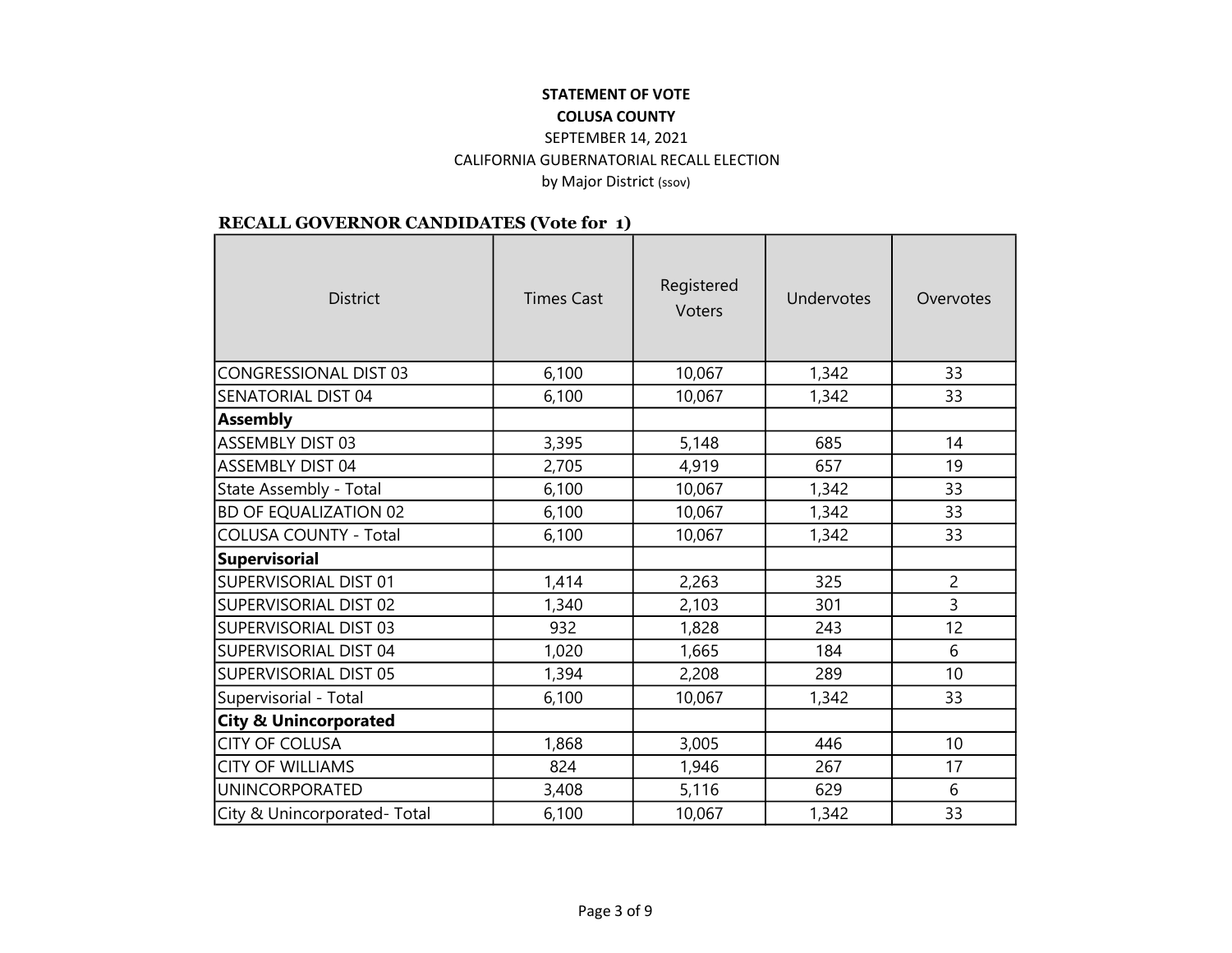| <b>District</b>                  | <b>DAN</b><br><b>KAPELOVITZ</b> | <b>KEVIN K.</b><br><b>KAUL</b> | <b>CHAUNCEY</b><br>"SLIM"<br><b>KILLENS</b> | KEVIN KILEY  KILPATRICK | <b>PATRICK</b> | <b>ANTHONY</b><br><b>TRIMINO</b> | <b>JOEL</b><br><b>VENTRESCA</b> |
|----------------------------------|---------------------------------|--------------------------------|---------------------------------------------|-------------------------|----------------|----------------------------------|---------------------------------|
| <b>CONGRESSIONAL DIST 03</b>     | 11                              | $\mathbf 0$                    | $\overline{7}$                              | 594                     | 48             | 8                                | 57                              |
| SENATORIAL DIST 04               | 11                              | 0                              | $\overline{7}$                              | 594                     | 48             | 8                                | 57                              |
| <b>Assembly</b>                  |                                 |                                |                                             |                         |                |                                  |                                 |
| <b>ASSEMBLY DIST 03</b>          | 3                               | 0                              | 3                                           | 288                     | 16             | $\overline{4}$                   | 21                              |
| <b>ASSEMBLY DIST 04</b>          | 8                               | 0                              | 4                                           | 306                     | 32             | 4                                | 36                              |
| State Assembly - Total           | 11                              | 0                              | $\overline{7}$                              | 594                     | 48             | 8                                | 57                              |
| BD OF EQUALIZATION 02            | 11                              | 0                              | $\overline{7}$                              | 594                     | 48             | 8                                | 57                              |
| <b>COLUSA COUNTY - Total</b>     | 11                              | $\mathbf 0$                    | $\overline{7}$                              | 594                     | 48             | 8                                | 57                              |
| <b>Supervisorial</b>             |                                 |                                |                                             |                         |                |                                  |                                 |
| SUPERVISORIAL DIST 01            | 4                               | $\mathbf 0$                    | $\overline{2}$                              | 190                     | 14             | $\mathbf 0$                      | 17                              |
| SUPERVISORIAL DIST 02            | 1                               | 0                              | 1                                           | 125                     | 9              | $\mathbf{1}$                     | 9                               |
| SUPERVISORIAL DIST 03            | 3                               | $\overline{0}$                 | $\mathbf{1}$                                | 89                      | 14             | $\overline{4}$                   | 15                              |
| SUPERVISORIAL DIST 04            | 1                               | 0                              | $\mathbf{1}$                                | 63                      | 4              | 0                                | 10                              |
| SUPERVISORIAL DIST 05            | $\overline{2}$                  | 0                              | $\overline{2}$                              | 127                     | $\overline{7}$ | 3                                | 6                               |
| Supervisorial - Total            | 11                              | $\overline{0}$                 | $\overline{7}$                              | 594                     | 48             | 8                                | 57                              |
| <b>City &amp; Unincorporated</b> |                                 |                                |                                             |                         |                |                                  |                                 |
| <b>CITY OF COLUSA</b>            | $\overline{2}$                  | $\Omega$                       | 1                                           | 163                     | 12             | $\overline{2}$                   | 9                               |
| <b>CITY OF WILLIAMS</b>          | 4                               | 0                              | 1                                           | 65                      | 12             | $\overline{c}$                   | 16                              |
| <b>UNINCORPORATED</b>            | 5                               | 0                              | 5                                           | 366                     | 24             | 4                                | 32                              |
| City & Unincorporated- Total     | 11                              | $\overline{0}$                 | $\overline{7}$                              | 594                     | 48             | 8                                | 57                              |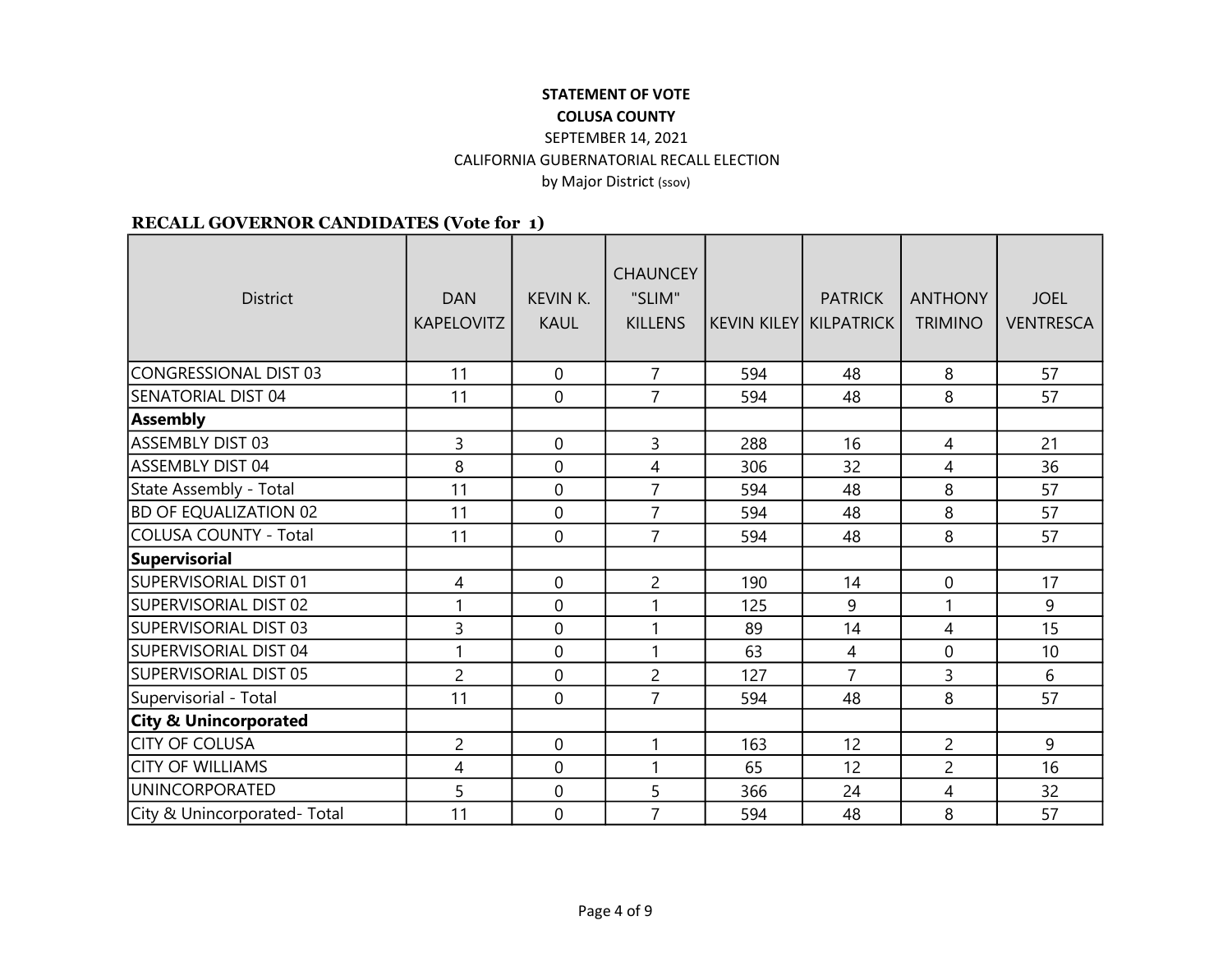| <b>KEVIN L.</b><br><b>FAULCONER</b> | <b>RHONDA</b><br><b>FURIN</b> | ROBERT C.<br><b>NEWMAN II</b> | <b>DENNIS</b><br><b>RICHTER</b> | <b>BRANDON</b><br>M. ROSS | SAM L.<br><b>GALLUCCI</b> | <b>TED GAINES</b> | <b>CAITLYN</b><br><b>JENNER</b> | LEO S.<br><b>ZACKY</b> | <b>JENNY RAE</b><br>LE ROUX |
|-------------------------------------|-------------------------------|-------------------------------|---------------------------------|---------------------------|---------------------------|-------------------|---------------------------------|------------------------|-----------------------------|
|                                     |                               |                               |                                 |                           |                           |                   |                                 |                        |                             |
| 193                                 | $\mathbf{1}$                  | 16                            | $\overline{7}$                  | 110                       | 6                         | 52                | 63                              | $\overline{5}$         | 11                          |
| 193                                 | $\mathbf{1}$                  | 16                            | $\overline{7}$                  | 110                       | 6                         | 52                | 63                              | 5                      | 11                          |
|                                     |                               |                               |                                 |                           |                           |                   |                                 |                        |                             |
| 116                                 | $\mathbf 0$                   | 6                             | 3                               | 43                        | 3                         | 31                | 36                              | $\mathbf{1}$           | $\overline{7}$              |
| 77                                  | 1                             | 10                            | $\overline{4}$                  | 67                        | 3                         | 21                | 27                              | 4                      | 4                           |
| 193                                 | 1                             | 16                            | $\overline{7}$                  | 110                       | 6                         | 52                | 63                              | 5                      | 11                          |
| 193                                 | 1                             | 16                            | $\overline{7}$                  | 110                       | 6                         | 52                | 63                              | 5                      | 11                          |
| 193                                 | $\mathbf{1}$                  | 16                            | $\overline{7}$                  | 110                       | 6                         | 52                | 63                              | 5                      | 11                          |
|                                     |                               |                               |                                 |                           |                           |                   |                                 |                        |                             |
| 36                                  | $\mathbf 0$                   | 3                             | $\mathbf{1}$                    | 25                        | $\mathbf{1}$              | 8                 | 17                              | $\overline{c}$         | $\overline{0}$              |
| 62                                  | $\mathbf{1}$                  | $\overline{0}$                | 3                               | 20                        | $\mathbf 0$               | 8                 | 17                              | $\mathbf{1}$           | $\overline{2}$              |
| 26                                  | $\mathbf 0$                   | 3                             | $\mathbf{1}$                    | 31                        | $\mathbf 0$               | 12                | 8                               | $\overline{c}$         | $\overline{2}$              |
| 19                                  | $\mathbf 0$                   | 9                             | $\mathbf{1}$                    | 15                        | $\overline{2}$            | 12                | 10                              | $\overline{0}$         | 3                           |
| 50                                  | $\mathbf 0$                   | $\mathbf{1}$                  | $\mathbf{1}$                    | 19                        | 3                         | 12                | 11                              | $\mathbf 0$            | 4                           |
| 193                                 | 1                             | 16                            | $\overline{7}$                  | 110                       | 6                         | 52                | 63                              | 5                      | 11                          |
|                                     |                               |                               |                                 |                           |                           |                   |                                 |                        |                             |
| 75                                  | $\mathbf{0}$                  | 1                             | $\overline{2}$                  | 31                        | $\overline{2}$            | 11                | 20                              | $\mathbf{1}$           | 5                           |
| 18                                  | 0                             | 6                             | $\mathbf{1}$                    | 36                        | $\overline{2}$            | $\overline{7}$    | 6                               | 1                      | $\overline{3}$              |
| 100                                 | $\mathbf{1}$                  | 9                             | 4                               | 43                        | $\overline{2}$            | 34                | 37                              | 3                      | $\overline{3}$              |
| 193                                 | 1                             | 16                            | $\overline{7}$                  | 110                       | 6                         | 52                | 63                              | 5                      | 11                          |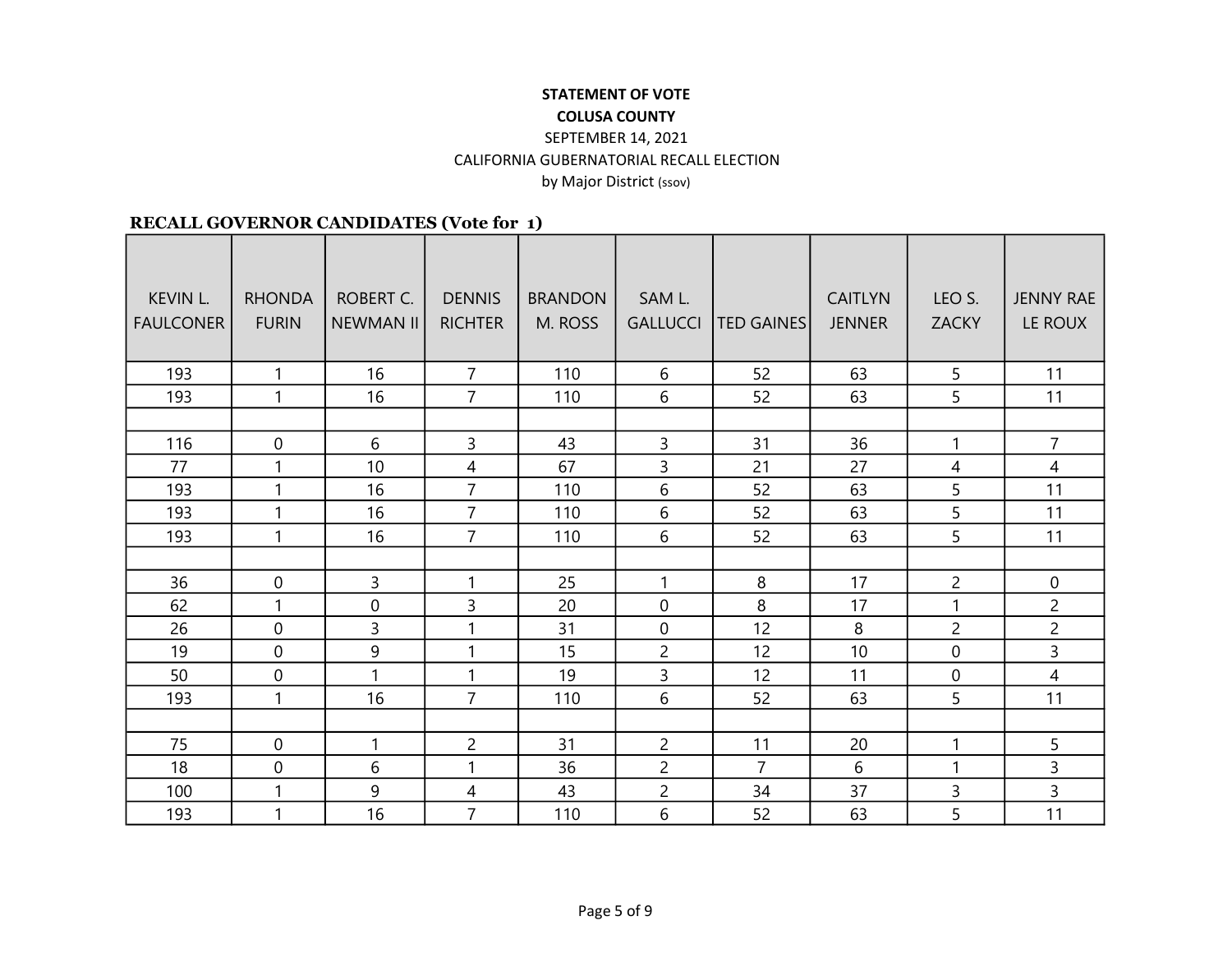| <b>DAVID</b><br>LOZANO | <b>STEVE</b><br><b>CHAVEZ</b><br><b>LODGE</b> | <b>MICHAEL</b><br><b>LOEBS</b> | <b>DENIS</b><br><b>LUCEY</b> | <b>DIEGO</b><br><b>MARTINEZ</b> | <b>JEREMIAH</b><br>"JEREMY"<br>MARCINIAK | <b>DANIEL</b><br><b>MERCURI</b> | <b>JACQUELINE</b><br><b>MCGOWAN</b> | <b>DAVID</b><br><b>MOORE</b> | <b>DAVID</b><br><b>ALEXANDER</b><br><b>BRAMANTE</b> |
|------------------------|-----------------------------------------------|--------------------------------|------------------------------|---------------------------------|------------------------------------------|---------------------------------|-------------------------------------|------------------------------|-----------------------------------------------------|
| 10                     | 5                                             | $\overline{2}$                 | 1                            | 5                               | $\mathbf 0$                              | $\mathbf 0$                     | 67                                  | 14                           | 5                                                   |
| 10                     | 5                                             | $\overline{2}$                 | 1                            | 5                               | $\mathbf 0$                              | $\mathbf 0$                     | 67                                  | 14                           | 5 <sup>1</sup>                                      |
|                        |                                               |                                |                              |                                 |                                          |                                 |                                     |                              |                                                     |
| $\overline{2}$         | $\mathbf{1}$                                  | $\mathbf{1}$                   | 0                            | $\overline{c}$                  | $\mathbf 0$                              | $\overline{0}$                  | 27                                  | $\overline{4}$               | $\overline{c}$                                      |
| 8                      | 4                                             | 1                              |                              | 3                               | $\mathbf 0$                              | $\mathbf 0$                     | 40                                  | 10                           | $\overline{3}$                                      |
| 10                     | 5                                             | $\overline{2}$                 | 1                            | 5                               | $\mathbf 0$                              | $\mathbf 0$                     | 67                                  | 14                           | 5                                                   |
| 10                     | 5                                             | $\overline{2}$                 |                              | 5                               | $\mathbf 0$                              | $\mathbf 0$                     | 67                                  | 14                           | 5                                                   |
| 10                     | 5                                             | $\overline{2}$                 | 1                            | 5                               | $\mathbf 0$                              | $\mathbf 0$                     | 67                                  | 14                           | 5                                                   |
|                        |                                               |                                |                              |                                 |                                          |                                 |                                     |                              |                                                     |
| $\overline{4}$         | $\overline{c}$                                | $\boldsymbol{0}$               | $\mathbf{1}$                 | $\pmb{0}$                       | $\boldsymbol{0}$                         | $\boldsymbol{0}$                | 21                                  | $\overline{4}$               | $\mathbf 0$                                         |
| 1                      | $\mathbf{1}$                                  | 1                              | $\mathbf 0$                  | $\mathbf{1}$                    | $\mathbf 0$                              | $\mathbf 0$                     | $\overline{7}$                      | $\overline{4}$               | $\mathbf{1}$                                        |
| $\overline{c}$         | $\overline{c}$                                | $\mathbf{1}$                   | $\mathbf 0$                  | $\overline{c}$                  | $\mathbf 0$                              | $\mathbf 0$                     | 13                                  | 5                            | $\overline{c}$                                      |
| 3                      | $\mathbf 0$                                   | 0                              | $\overline{0}$               | $\overline{c}$                  | $\mathbf 0$                              | $\mathbf 0$                     | 14                                  | $\mathbf 0$                  | $\overline{c}$                                      |
| $\overline{0}$         | $\mathbf 0$                                   | $\mathbf 0$                    | $\mathbf 0$                  | $\boldsymbol{0}$                | $\overline{0}$                           | $\overline{0}$                  | 12                                  | 1                            | $\mathbf 0$                                         |
| 10                     | 5 <sup>5</sup>                                | $\overline{2}$                 | $\mathbf{1}$                 | 5                               | $\mathbf 0$                              | $\mathbf 0$                     | 67                                  | 14                           | 5                                                   |
|                        |                                               |                                |                              |                                 |                                          |                                 |                                     |                              |                                                     |
| 1                      | $\mathbf{1}$                                  | $\mathbf{1}$                   | $\mathbf 0$                  | 1                               | $\mathbf 0$                              | $\mathbf 0$                     | 16                                  | 4                            | 1                                                   |
| 4                      | $\overline{2}$                                | 0                              | $\mathbf 0$                  | 1                               | $\mathbf 0$                              | $\mathbf 0$                     | 17                                  | 5                            | $\overline{c}$                                      |
| 5                      | $\overline{c}$                                | 1                              |                              | 3                               | $\mathbf 0$                              | $\mathbf 0$                     | 34                                  | 5                            | $\overline{c}$                                      |
| 10                     | 5                                             | $\overline{c}$                 | 1                            | 5                               | $\mathbf 0$                              | $\mathbf 0$                     | 67                                  | 14                           | 5                                                   |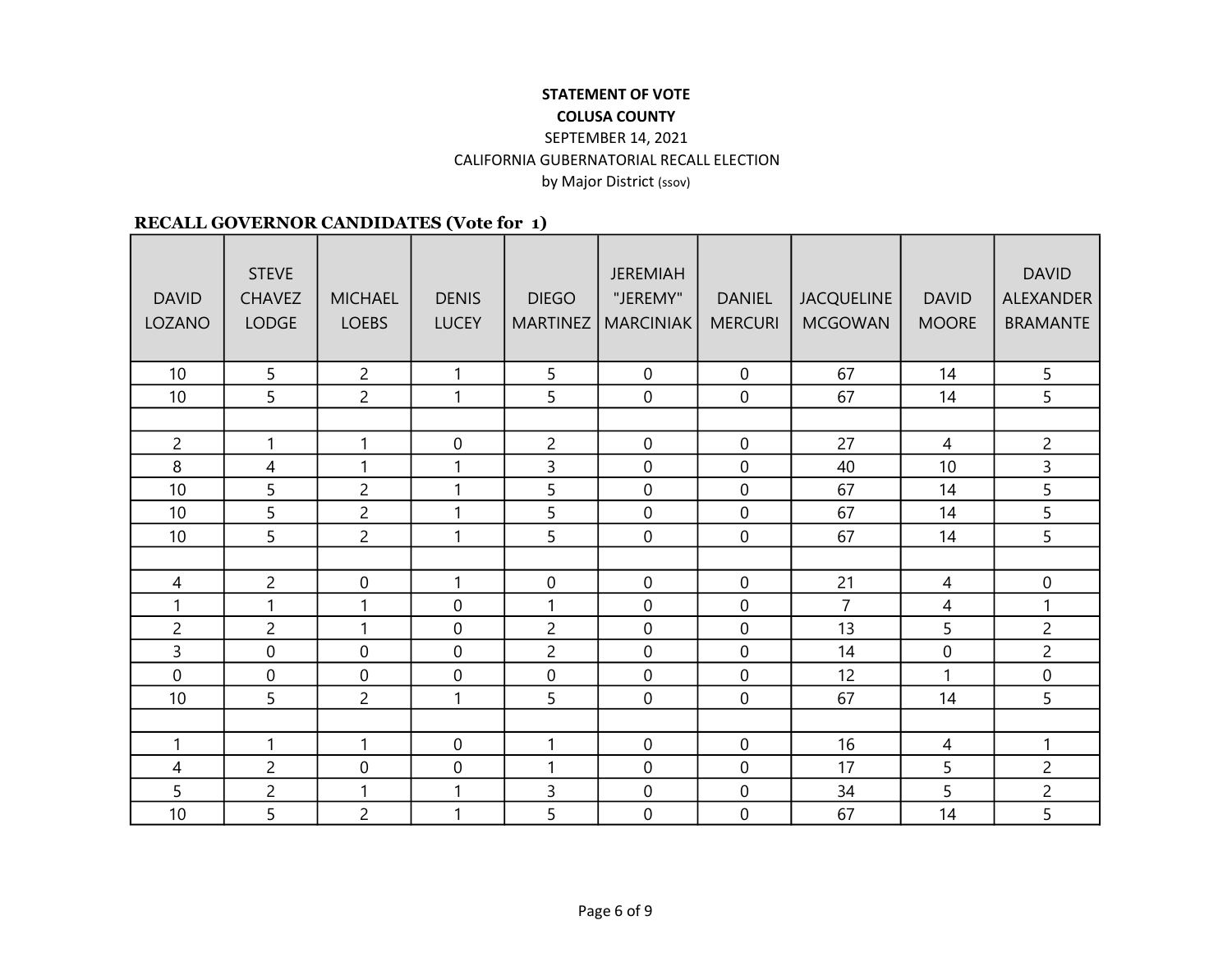|                |                  |                  |                  |                  |                |              |              |                  | <b>ARMANDO</b> |
|----------------|------------------|------------------|------------------|------------------|----------------|--------------|--------------|------------------|----------------|
|                |                  |                  |                  |                  |                |              |              |                  | "MANDO"        |
| HOLLY L.       |                  | JAMES G.         | <b>DAVID</b>     | <b>JEFF</b>      | <b>JOHN R.</b> | LARRY A.     | <b>KEVIN</b> | <b>ADAM</b>      | PEREZ-         |
| <b>BAADE</b>   | ANGELYNE         | <b>HANINK</b>    | <b>HILLBERG</b>  | <b>HEWITT</b>    | <b>DRAKE</b>   | <b>ELDER</b> | PAFFRATH     | PAPAGAN          | <b>SERRATO</b> |
|                |                  |                  |                  |                  |                |              |              |                  |                |
| 21             | $\overline{c}$   | $\mathbf{1}$     | 4                | 9                | 19             | 2,574        | 163          | $\mathbf 0$      | 70             |
| 21             | $\overline{2}$   | 1                | $\overline{4}$   | 9                | 19             | 2,574        | 163          | $\mathbf 0$      | 70             |
|                |                  |                  |                  |                  |                |              |              |                  |                |
| 11             | $\overline{c}$   | $\boldsymbol{0}$ | 4                | 4                | 9              | 1,594        | 71           | $\mathbf 0$      | 26             |
| 10             | $\mathbf 0$      | $\mathbf{1}$     | 0                | 5                | 10             | 980          | 92           | $\overline{0}$   | 44             |
| 21             | $\overline{c}$   | $\mathbf{1}$     | 4                | 9                | 19             | 2,574        | 163          | $\mathbf 0$      | 70             |
| 21             | $\overline{2}$   | 1                | 4                | 9                | 19             | 2,574        | 163          | $\mathbf{0}$     | 70             |
| 21             | $\overline{2}$   | $\mathbf{1}$     | $\overline{4}$   | 9                | 19             | 2,574        | 163          | $\mathbf 0$      | 70             |
|                |                  |                  |                  |                  |                |              |              |                  |                |
| $\mathbf{1}$   | $\boldsymbol{0}$ | $\mathbf{1}$     | $\boldsymbol{0}$ | $\overline{c}$   | $\overline{c}$ | 556          | 45           | $\mathbf 0$      | 20             |
| 11             | $\overline{c}$   | $\boldsymbol{0}$ | $\boldsymbol{0}$ | $\boldsymbol{0}$ | 11             | 546          | 32           | $\mathbf 0$      | 22             |
| $\overline{4}$ | $\boldsymbol{0}$ | $\mathbf 0$      | 0                | $\overline{c}$   | 1              | 305          | 38           | $\mathbf 0$      | 11             |
| 5              | $\mathbf 0$      | $\boldsymbol{0}$ | 3                | 3                | $\mathbf{1}$   | 525          | 16           | $\mathbf 0$      | 15             |
| $\mathbf 0$    | $\mathbf 0$      | $\mathbf 0$      | $\mathbf{1}$     | $\overline{2}$   | $\overline{4}$ | 642          | 32           | $\mathbf 0$      | $\overline{2}$ |
| 21             | $\overline{2}$   | $\mathbf{1}$     | 4                | 9                | 19             | 2,574        | 163          | $\overline{0}$   | 70             |
|                |                  |                  |                  |                  |                |              |              |                  |                |
| 9              | $\overline{c}$   | $\mathbf 0$      | $\mathbf{1}$     | 1                | 5              | 761          | 49           | $\mathbf{0}$     | 20             |
| $\overline{7}$ | $\boldsymbol{0}$ | $\boldsymbol{0}$ | $\boldsymbol{0}$ | 1                | 1              | 199          | 37           | $\mathbf 0$      | 21             |
| 5              | $\pmb{0}$        | $\mathbf{1}$     | 3                | $\overline{7}$   | 13             | 1,614        | 77           | $\overline{0}$   | 29             |
| 21             | $\overline{c}$   | $\mathbf{1}$     | 4                | 9                | 19             | 2,574        | 163          | $\boldsymbol{0}$ | 70             |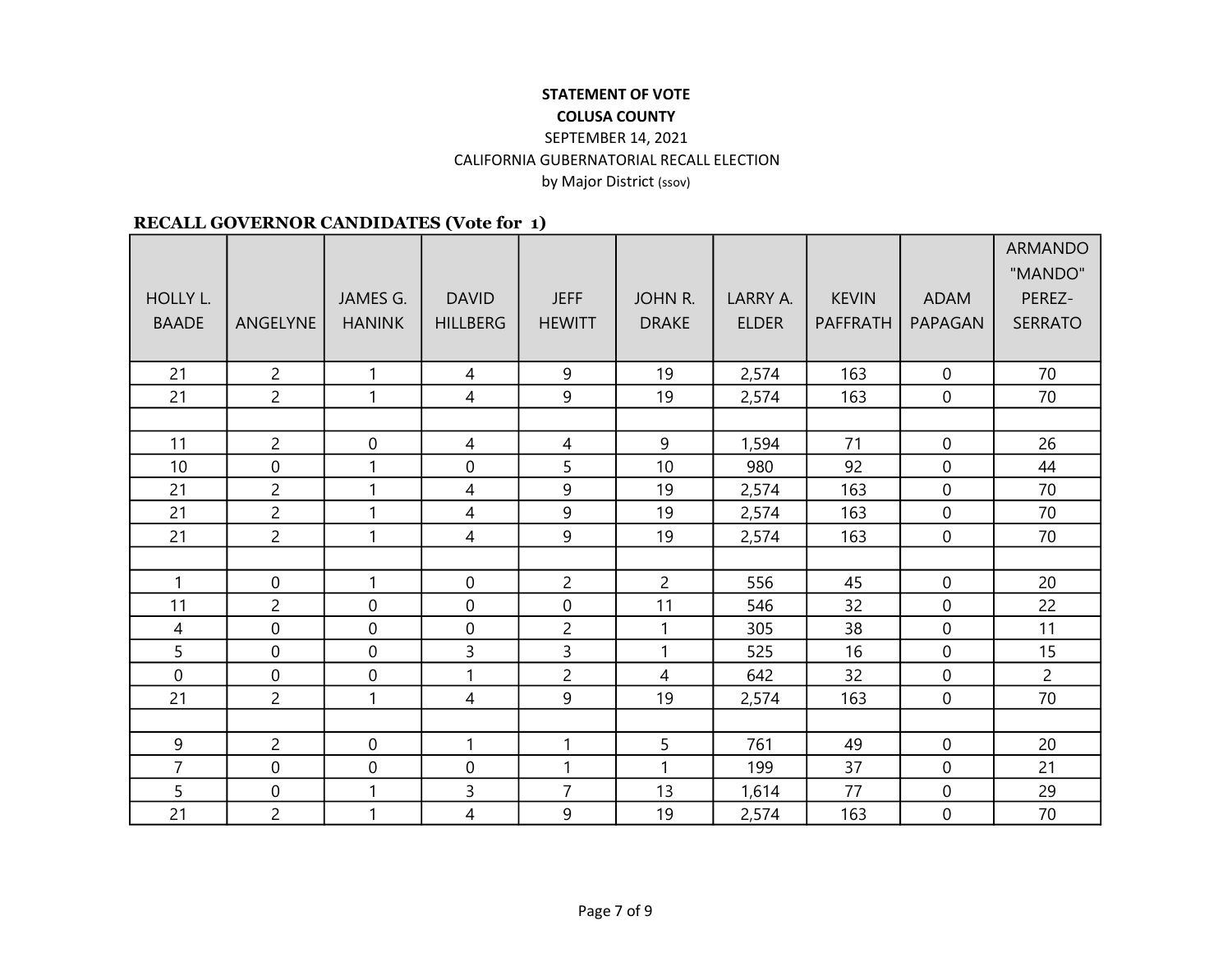## STATEMENT OF VOTE COLUSA COUNTY SEPTEMBER 14, 2021

CALIFORNIA GUBERNATORIAL RECALL ELECTION

by Major District (ssov)

|                 | <b>HEATHER</b> | <b>DANIEL</b> | <b>NICKOLAS</b>  | <b>SARAH</b>    | <b>DENVER</b>  | JOE M.        | <b>MAJOR</b> |          |                    |
|-----------------|----------------|---------------|------------------|-----------------|----------------|---------------|--------------|----------|--------------------|
| <b>JOHN COX</b> | <b>COLLINS</b> | <b>WATTS</b>  | <b>WILDSTAR</b>  | <b>STEPHENS</b> | <b>STONER</b>  | <b>SYMMON</b> | <b>SINGH</b> | DOUG OSE |                    |
|                 |                |               |                  |                 |                |               |              |          | <b>Total Votes</b> |
|                 |                |               |                  |                 |                |               |              |          |                    |
| 364             | 6              | 54            | 3                | $\overline{c}$  | 12             | 1             | 4            | 114      | 4,725              |
| 364             | 6              | 54            | $\overline{3}$   | $\overline{2}$  | 12             | $\mathbf{1}$  | 4            | 114      | 4,725              |
|                 |                |               |                  |                 |                |               |              |          |                    |
| 232             | 5              | 30            | $\overline{3}$   | 0               | 6              | 1             | 3            | 72       | 2,696              |
| 132             | 1              | 24            | $\boldsymbol{0}$ | $\overline{2}$  | 6              | 0             | 1            | 42       | 2,029              |
| 364             | 6              | 54            | $\overline{3}$   | $\overline{2}$  | 12             | 1             | 4            | 114      | 4,725              |
| 364             | 6              | 54            | 3                | $\overline{c}$  | 12             | 1             | 4            | 114      | 4,725              |
| 364             | 6              | 54            | $\overline{3}$   | $\overline{2}$  | 12             | 1             | 4            | 114      | 4,725              |
|                 |                |               |                  |                 |                |               |              |          |                    |
| 65              | $\pmb{0}$      | 14            | $\pmb{0}$        | $\overline{c}$  | $\overline{c}$ | 0             | 1            | 24       | 1,087              |
| 89              | $\overline{c}$ | 12            | 1                | 0               | 4              | 0             | 1            | 26       | 1,036              |
| 51              | $\mathbf{1}$   | 6             | $\mathbf 0$      | 0               | $\overline{4}$ | 0             | $\mathbf 0$  | 15       | 677                |
| 66              | 0              | 10            | $\overline{0}$   | 0               | $\mathbf 0$    | $\mathbf{1}$  | 1            | 12       | 830                |
| 93              | 3              | 12            | $\overline{c}$   | 0               | $\overline{2}$ | 0             | 1            | 37       | 1,095              |
| 364             | 6              | 54            | $\overline{3}$   | $\overline{2}$  | 12             | 1             | 4            | 114      | 4,725              |
|                 |                |               |                  |                 |                |               |              |          |                    |
| 124             | 4              | 19            | $\overline{3}$   | 0               | 5              | 0             | 1            | 44       | 1,412              |
| 37              | 1              | 10            | $\mathbf 0$      | 0               | 4              | 0             | 0            | 10       | 540                |
| 203             | 1              | 25            | 0                | 2               | 3              | 1             | 3            | 60       | 2,773              |
| 364             | 6              | 54            | 3                | $\overline{2}$  | 12             | 1             | 4            | 114      | 4,725              |